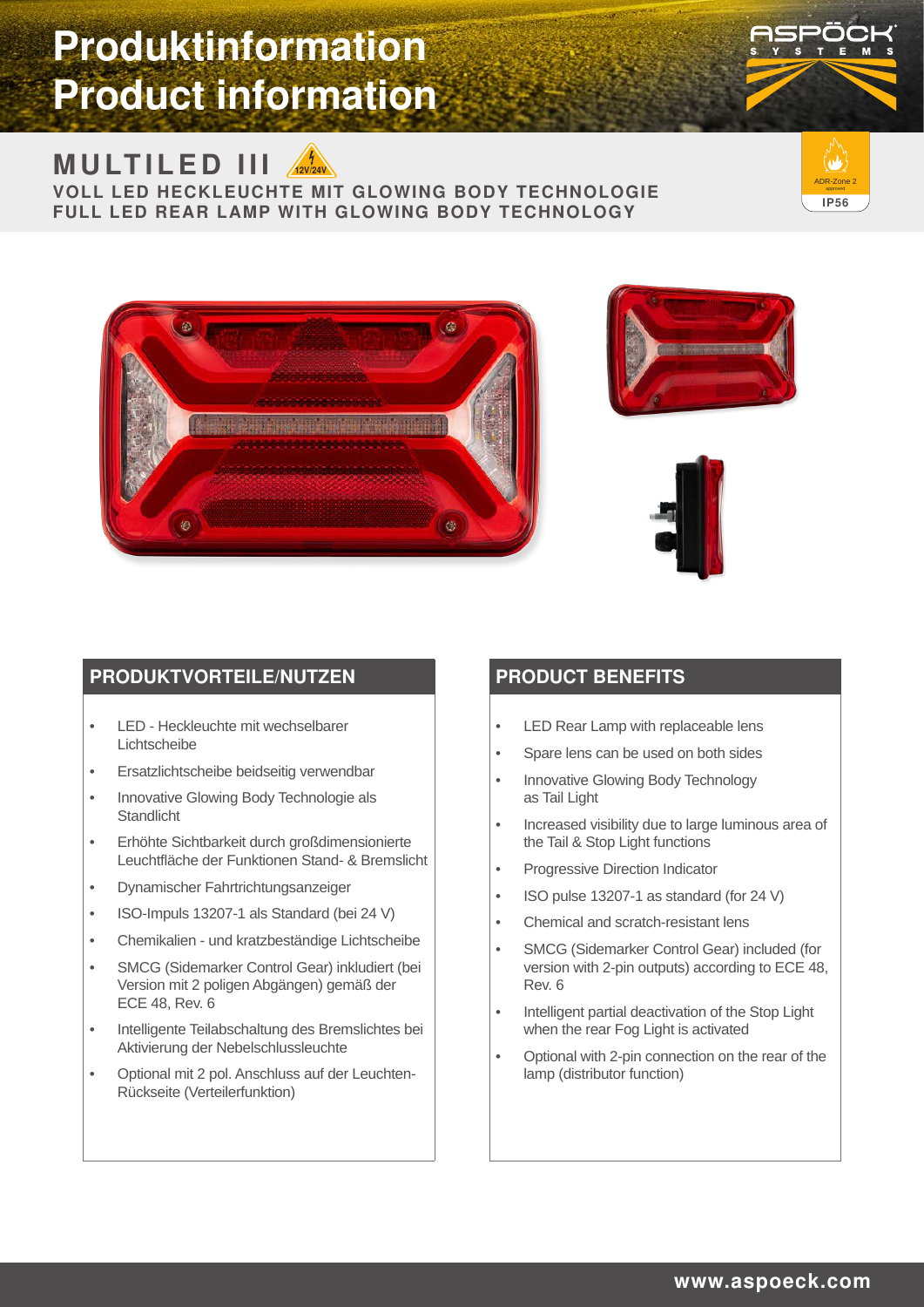

# **MULTILED III**

| <b>TECHNISCHE DATEN</b>                                                                                                       |  |                                                        |                             |                |                |        |                |       |                 |       |
|-------------------------------------------------------------------------------------------------------------------------------|--|--------------------------------------------------------|-----------------------------|----------------|----------------|--------|----------------|-------|-----------------|-------|
| <b>TECHNICAL FACTS</b>                                                                                                        |  |                                                        |                             |                |                |        |                |       |                 |       |
| <b>SPANNUNGSBEREICH:</b><br><b>VOLTAGE RANGE:</b>                                                                             |  |                                                        | 10 V - 30 V                 |                |                |        |                |       |                 |       |
| <b>NENNSPANNUNG:</b><br><b>NOMINAL VOLTAGE:</b>                                                                               |  |                                                        | 12 V / 24 V DC              |                |                |        |                |       |                 |       |
| CONSUMPTION<br>LEISTUNGSAUFNAHME<br>BEI NENNSPANNUNG<br>ш<br>VOLTAGI<br>NOMINAL<br>(WATT)<br>POWER<br>$\geq$                  |  | <b>BLINKER:</b><br><b>DIRECTION INDICATOR:</b>         | 1.5 W (12 V) / 3.6 W (24 V) |                |                |        |                |       |                 |       |
|                                                                                                                               |  | <b>BREMSLICHT:</b><br><b>STOP LIGHT:</b>               | 1.2 W (12 V) / 2 W (24 V)   |                |                |        |                |       |                 |       |
|                                                                                                                               |  | <b>RÜCKFAHRLICHT:</b><br><b>REVERSE LIGHT:</b>         | 2.7 W (12 V) / 3.5 W (24 V) |                |                |        |                |       |                 |       |
|                                                                                                                               |  | <b>NEBELSCHLUSSLICHT:</b><br><b>FOG LIGHT:</b>         | 2.6 W (12 V) / 3.8 W (24 V) |                |                |        |                |       |                 |       |
|                                                                                                                               |  | <b>RÜCKLICHT:</b><br><b>TAIL LIGHT:</b>                | 2.9 W (12 V) / 4 W (24 V)   |                |                |        |                |       |                 |       |
|                                                                                                                               |  | <b>ISO-IMPULS 13207-1:</b><br><b>ISO-PULS 13207-1:</b> | max. 24 W (24 V)            |                |                |        |                |       |                 |       |
| <b>VERPOLSCHUTZ:</b><br><b>REVERSE POLARITY PROTECTION:</b>                                                                   |  | <b>JA</b><br><b>YES</b>                                |                             |                |                |        |                |       |                 |       |
| <b>MATERIAL:</b>                                                                                                              |  | <b>GEHÄUSE:</b><br><b>HOUSING:</b>                     | PC                          |                |                |        |                |       |                 |       |
| <b>MATERIAL:</b>                                                                                                              |  | <b>LICHTSCHEIBE:</b><br>LENS:                          | <b>PMMA</b>                 |                |                |        |                |       |                 |       |
| <b>TEMPERATURBEREICH:</b><br><b>TEMPERATURE RANGE:</b>                                                                        |  | $-40^{\circ}$ C $\sim +50^{\circ}$ C                   |                             |                |                |        |                |       |                 |       |
| <b>SCHUTZART DER LEUCHTE:</b><br><b>PROTECTION CLASSIFICATION OF</b><br><b>THE LAMP:</b>                                      |  | IP 56                                                  |                             |                |                |        |                |       |                 |       |
| <b>SCHUTZART DER</b><br><b>ELEKTRONISCHEN KOMPONENTEN:</b><br><b>PROTECTION CLASS OF THE</b><br><b>ELECTRONIC COMPONENTS:</b> |  | IP 6K9K                                                |                             |                |                |        |                |       |                 |       |
| <b>EMV-ZULASSUNG:</b><br><b>EMC APPROVAL:</b>                                                                                 |  | 10 <sub>R</sub><br>06                                  |                             |                | E9)            |        |                | 22128 |                 |       |
| <b>TYPGENEHMIGUNG</b><br>(LICHTSCHEIBE TRAILER):<br><b>TYPE APPROVAL (LENS TRAILER):</b>                                      |  | IIIA                                                   | 2a                          | R <sub>1</sub> | S <sub>1</sub> | AR     | F <sub>1</sub> |       |                 |       |
|                                                                                                                               |  | 02                                                     | 01                          | 02             | 02             | $00\,$ | $00\,$         |       | $(\mathsf{E9})$ | 23441 |
| <b>TYPGENEHMIGUNG</b><br>(LICHTSCHEIBE TRUCK):<br><b>TYPE APPROVAL (LENS TRUCK):</b>                                          |  | IIIA                                                   | 2a                          | R <sub>1</sub> | S <sub>1</sub> | AR     | F <sub>1</sub> |       |                 |       |
|                                                                                                                               |  | 02                                                     | 01                          | 02             | 02             | $00\,$ | $00\,$         |       | (E9)            | 23442 |





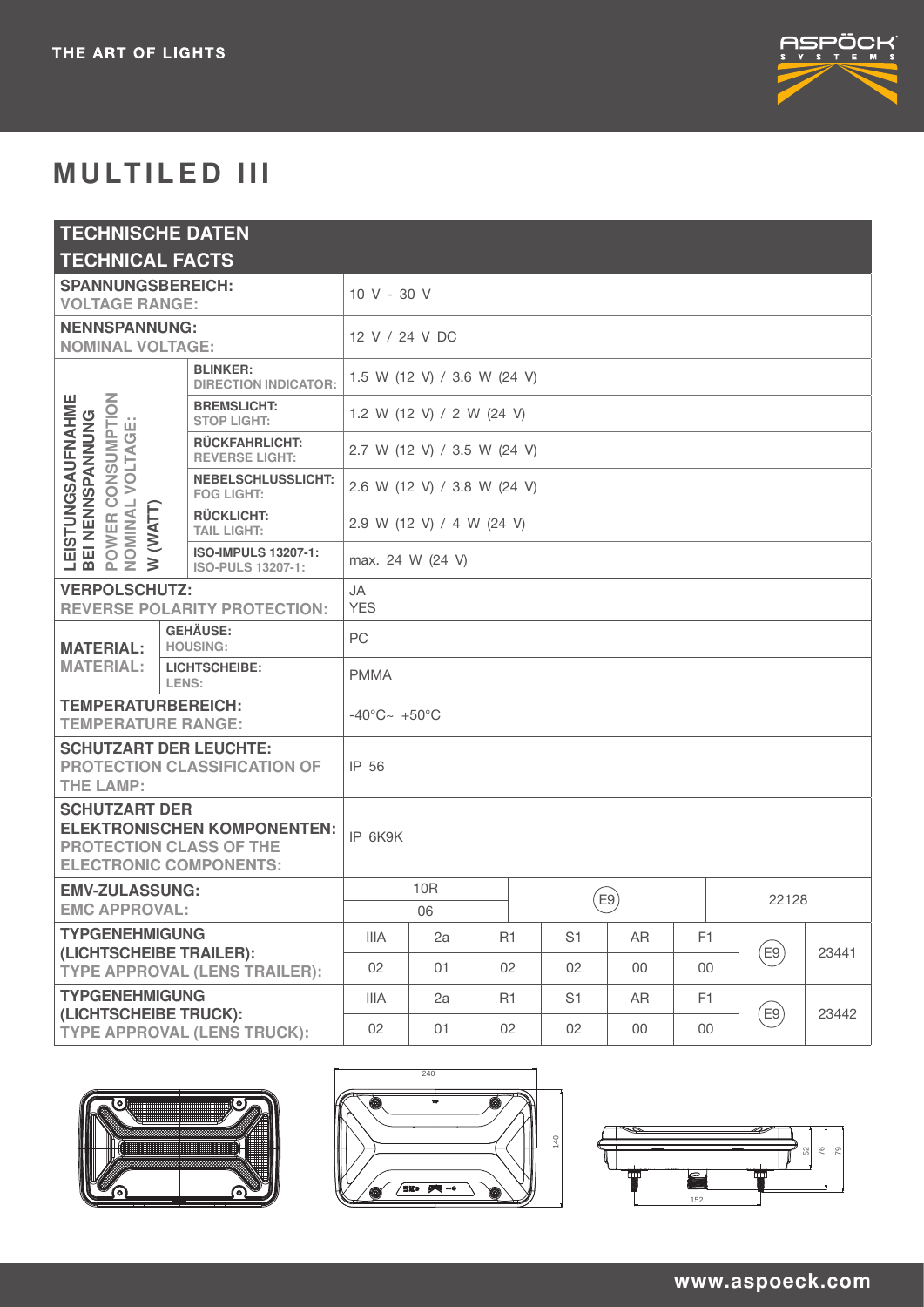

# **MULTILED III**

| <b>BESCHREIBUNG / DESCRIPTION</b>                                                                                         | <b>OEM</b>  | <b>AM</b>   |
|---------------------------------------------------------------------------------------------------------------------------|-------------|-------------|
| <b>MULTILED III mit 7 pol. ASS2 Verbindersystem</b><br><b>MULTILED III with 7 pin ASS2 connection</b>                     |             |             |
| links 7 pol.<br>left 7 pin                                                                                                | 24-8931-007 | 24-8931-001 |
| rechts 7 pol.<br>right 7 pin                                                                                              | 24-8930-007 | 24-8930-001 |
| links $7$ pol. $+ 2$ pol. ASS2<br>left 7 pin + 2 pin ASS2                                                                 | 24-8931-017 | 24-8931-011 |
| rechts 7 pol. + 2 pol. ASS2<br>right $7 \text{ pin} + 2 \text{ pin }$ ASS2                                                | 24-8930-017 | 24-8930-011 |
| links 7 pol. + 2 pol. ASS2 mit SMCG<br>left 7 pin + 2 pin ASS2 with SMCG                                                  | 24-8931-027 | 24-8931-021 |
| rechts 7 pol. + 2 pol. ASS2 mit SMCG<br>right $7 \text{ pin} + 2 \text{ pin ASS2 with SMCG}$                              | 24-8930-027 | 24-8930-021 |
| MULTILED III mit 7 pol. AMP (DIN 72585) Verbindersystem<br>MULTILED III with 7 pin AMP (DIN 72585) connection             |             |             |
| links 7 pol.<br>left 7 pin                                                                                                | 24-8931-047 | 24-8931-041 |
| rechts 7 pol.<br>right 7 pin                                                                                              | 24-8930-047 | 24-8930-041 |
| links $7$ pol. $+ 2$ pol. ASS2<br>left $7 \text{ pin} + 2 \text{ pin }$ ASS2                                              | 24-8931-037 | 24-8931-031 |
| rechts 7 pol. + 2 pol. ASS2<br>right $7 \text{ pin} + 2 \text{ pin }$ ASS2                                                | 24-8930-037 | 24-8930-031 |
| links 7 pol. + 2 pol. SuperSeal<br>left 7 pin + 2 pin SuperSeal                                                           | 24-8931-057 | 24-8931-051 |
| rechts 7 pol. + 4 x 2 pol. SuperSeal<br>right 7 pin + 4 x pin SuperSeal                                                   | 24-8930-057 | 24-8930-051 |
| links 7 pol. + 2 pol. SuperSeal mit SMCG<br>left 7 pin + 2 pin SuperSeal with SMCG                                        | 24-8931-067 | 24-8931-061 |
| rechts 7 pol. + 4 x 2 pol. SuperSeal mit SMCG<br>right 7 pin + 4 x pin SuperSeal with SMCG                                | 24-8930-067 | 24-8930-061 |
| MULTILED III TRUCK mit 7 pol. AMP (DIN 72585) Verbindersystem<br>MULTILED III TRUCK with 7 pin AMP (DIN 72585) connection |             |             |
| links 7 pol.<br>left 7 pin                                                                                                | 24-8931-077 | 24-8931-071 |
| rechts 7 pol.<br>right 7 pin                                                                                              | 24-8930-077 | 24-8930-071 |
| links 7 pol.+ 2 pol. ASS2<br>left 7 pin + 2 pin ASS2                                                                      | 24-8931-087 | 24-8931-081 |
| rechts 7 pol. + 2 pol. ASS2<br>right 7 pin + 2 pin ASS2                                                                   | 24-8930-087 | 24-8930-081 |